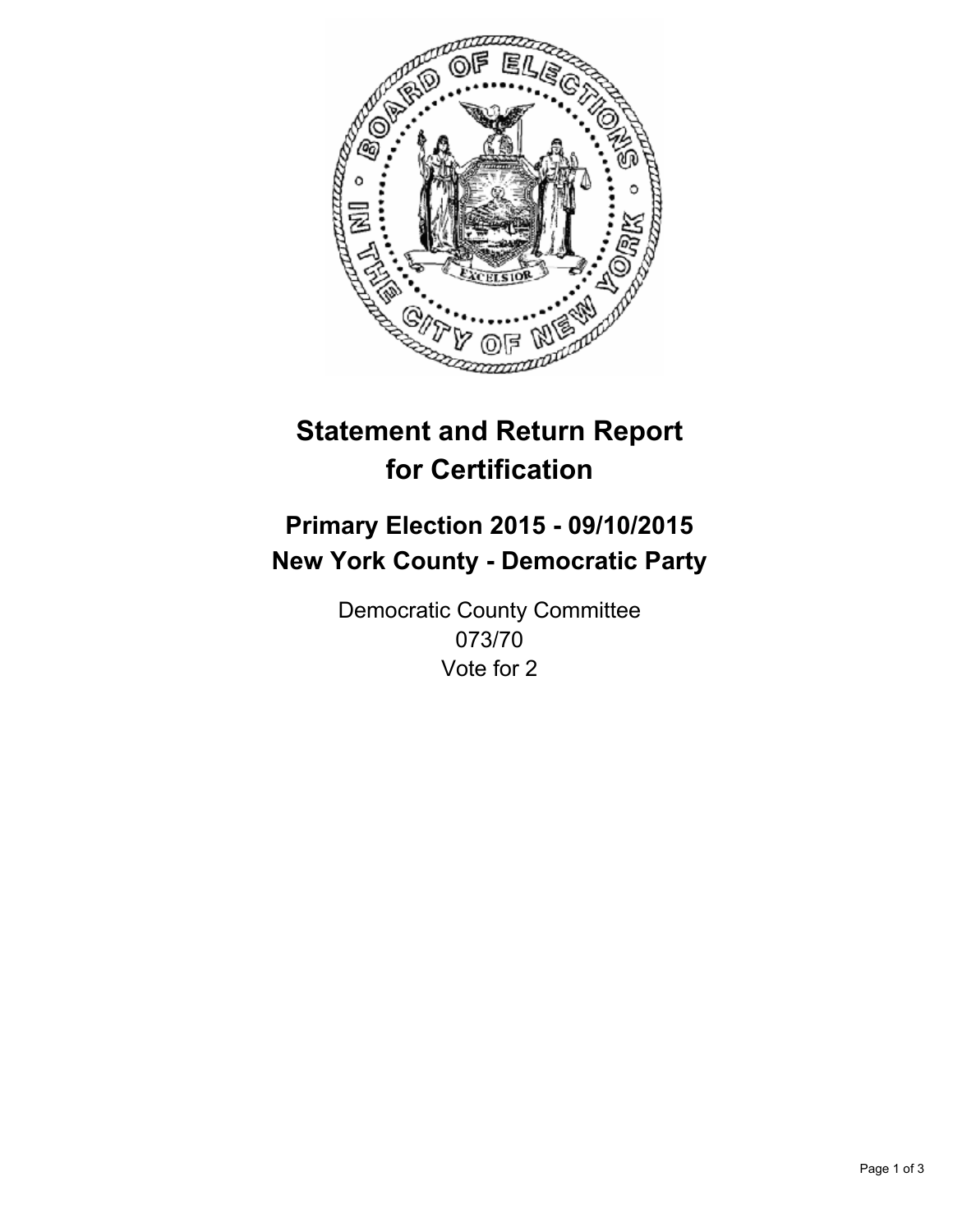

#### **Assembly District 70**

| <b>PUBLIC COUNTER</b>                                    | 11             |
|----------------------------------------------------------|----------------|
| ABSENTEE/MILITARY                                        | 2              |
| <b>AFFIDAVIT</b>                                         | 0              |
| <b>Total Ballots</b>                                     | 13             |
| Less - Inapplicable Federal/Special Presidential Ballots | 0              |
| <b>Total Applicable Ballots</b>                          | 13             |
| <b>SYLVIA TYLER</b>                                      | 2              |
| <b>SUSAN BEASLEY</b>                                     | 3              |
| ROBINSON HERNANDEZ                                       | 4              |
| YADIMY BALDOQUIN                                         | $\overline{2}$ |
| <b>Total Votes</b>                                       | 11             |
| Unrecorded                                               | 15             |